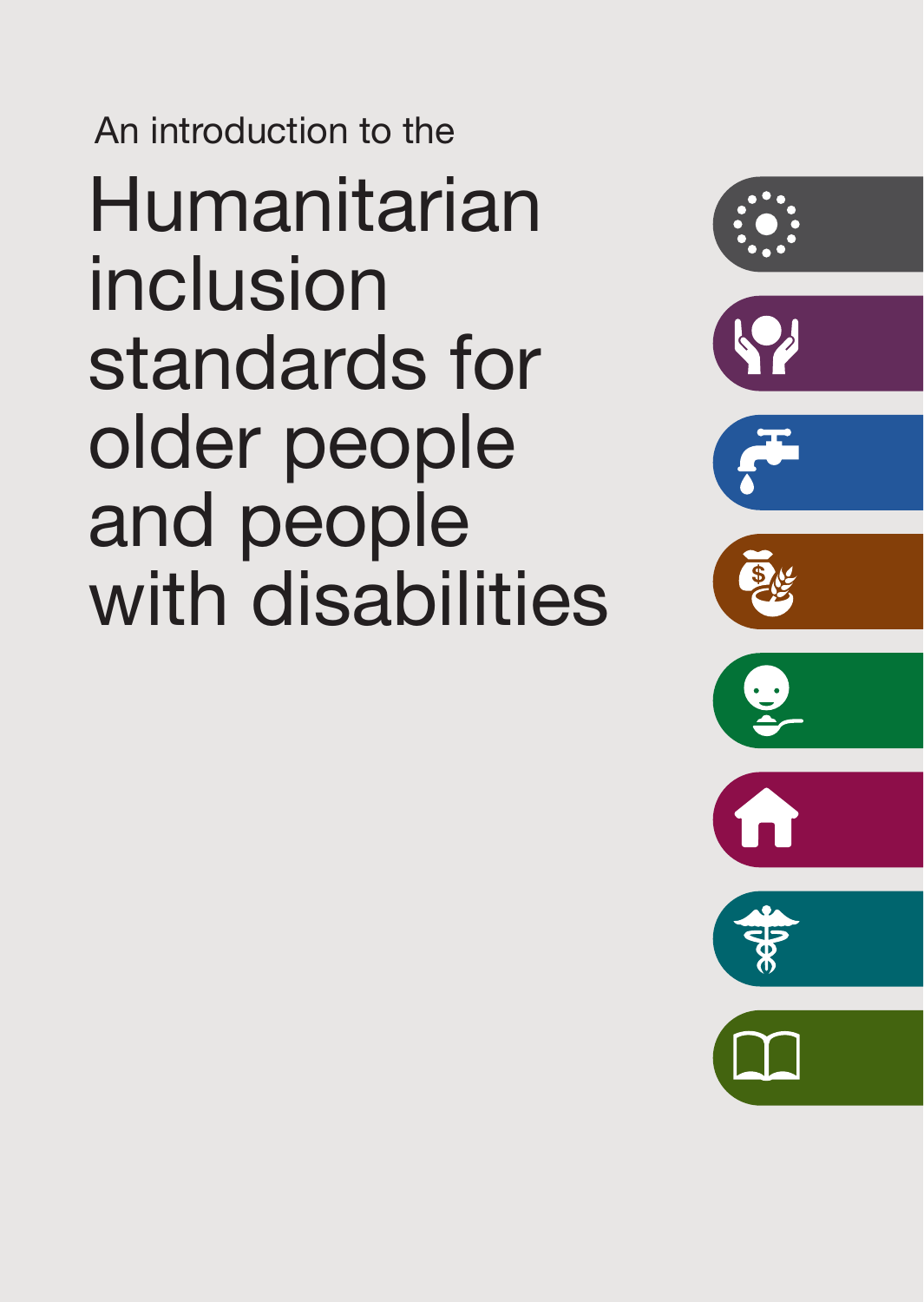### **Leave no one behind**

Older people and people with disabilities are routinely excluded from humanitarian response.

Humanitarian actors have committed that assistance and protection will be provided solely on the basis of need, without discrimination

The Humanitarian inclusion standards for older people and people with disabilities recognise the importance of including those most at risk, and can help you to uphold the humanitarian principles.

Using these standards will help you to successfully identify and reach those most at risk during a humanitarian crisis.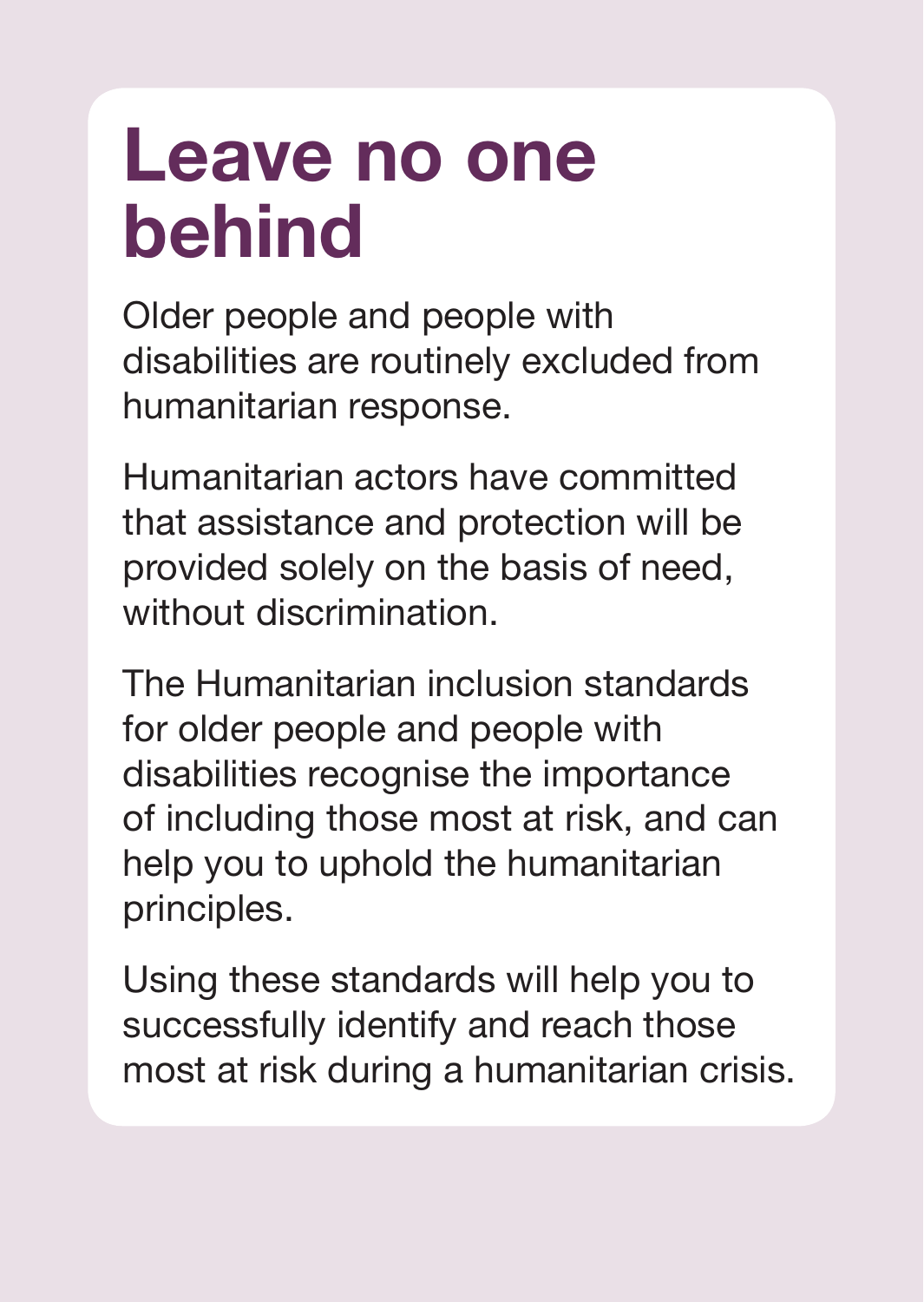# **How do these standards work?**

These standards are designed to be used in conjunction with the Sphere Humanitarian Charter and Minimum Standards in Humanitarian Response, the Core Humanitarian Standard for Quality and Accountability (CHS), and other Sphere companion standards. They complement Protection Mainstreaming: the process of incorporating protection principles and promoting meaningful access, safety and dignity in humanitarian aid.

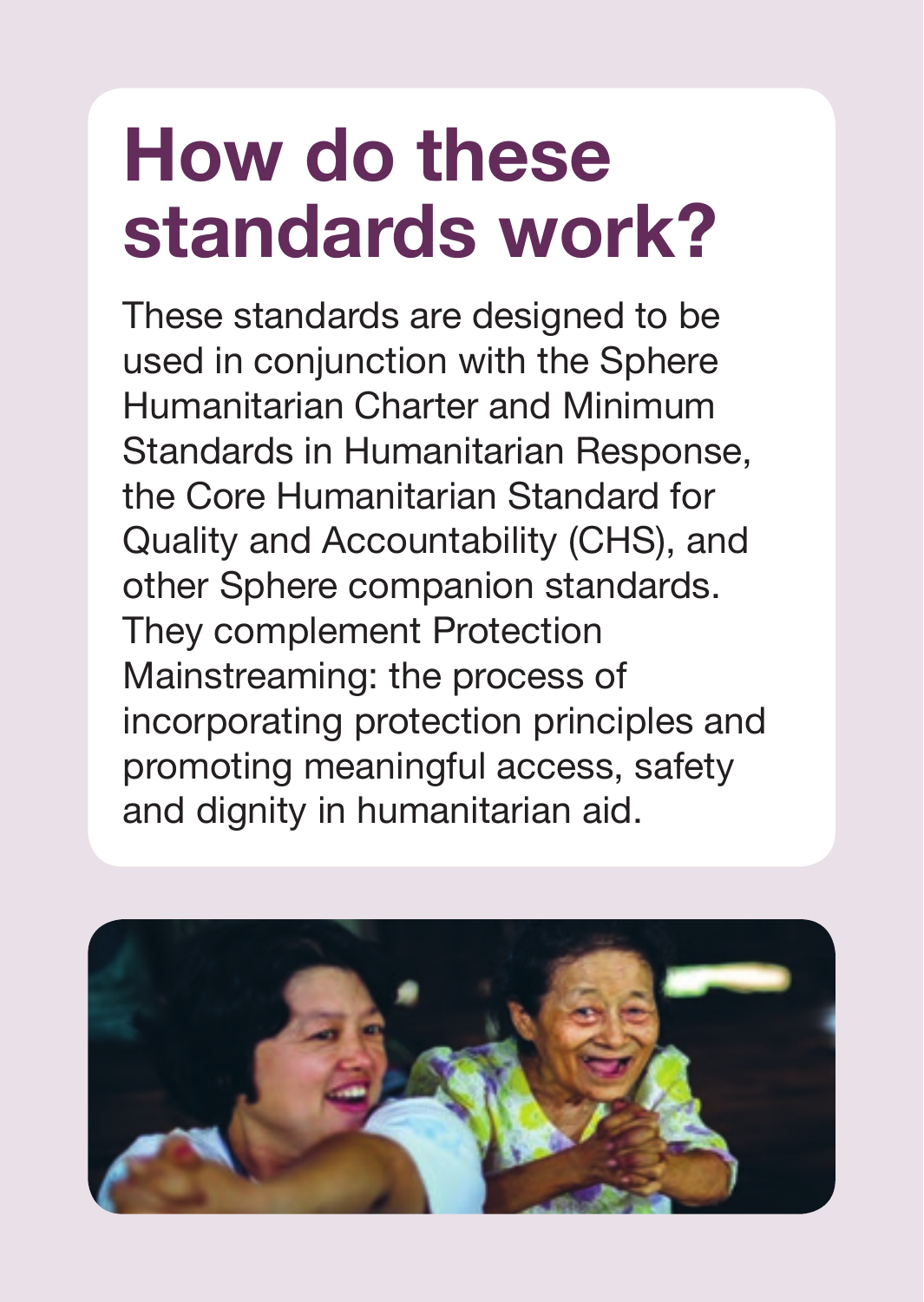# **What is in these standards?**

The standards consist of nine key inclusion standards, and seven sets of sector-specific inclusion standards for protection; water, sanitation and hygiene; food security and livelihoods; nutrition; shelter, settlement and household items; health; and education.

Each standard comes with key actions, guidance, tools and resources, and case studies illustrating how older people and people with disabilities have been included in humanitarian responses.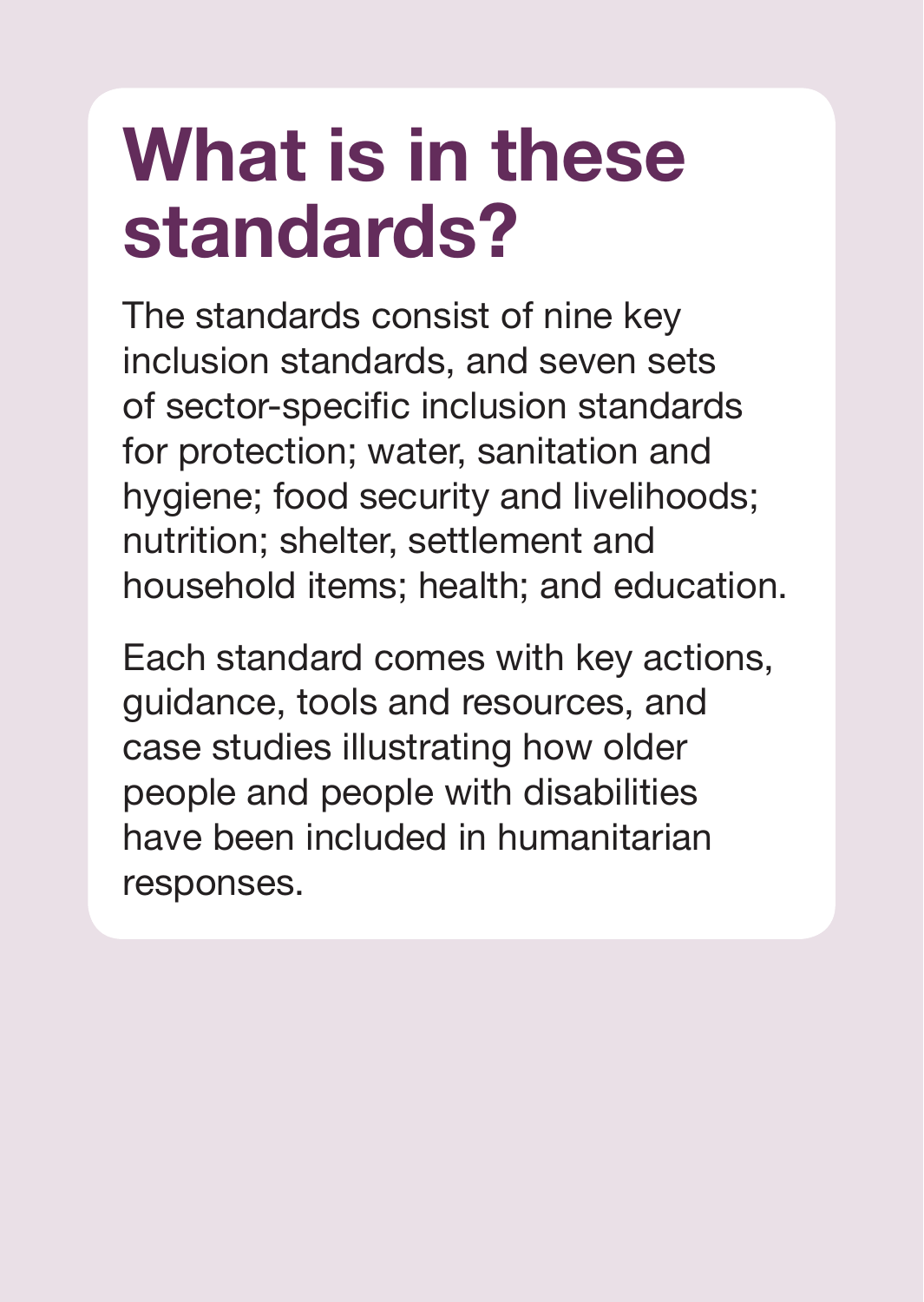

## **Why use these standards?**

The sector-specific standards will guide you in three key areas: data and information management; addressing barriers to inclusion; and participation of older people and people with disabilities.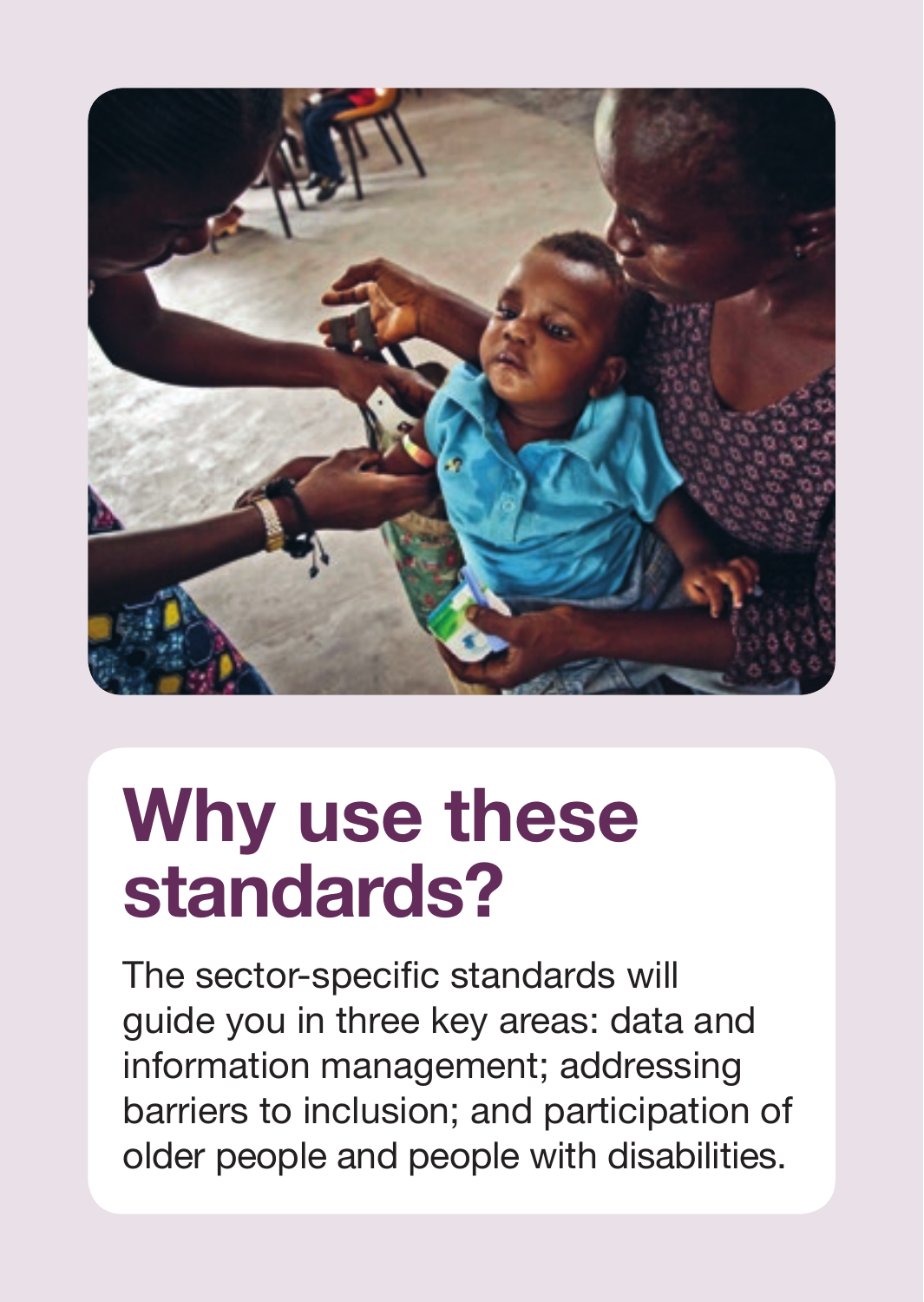# **When should I use these standards?**

The standards can be used as guidance during programme development, implementation and monitoring, and as a resource for training and advocacy.

They can be used in conjunction with the 'Good practice guide' (see Further information), to bring about organisational change to make policies, practice and programmes more inclusive.

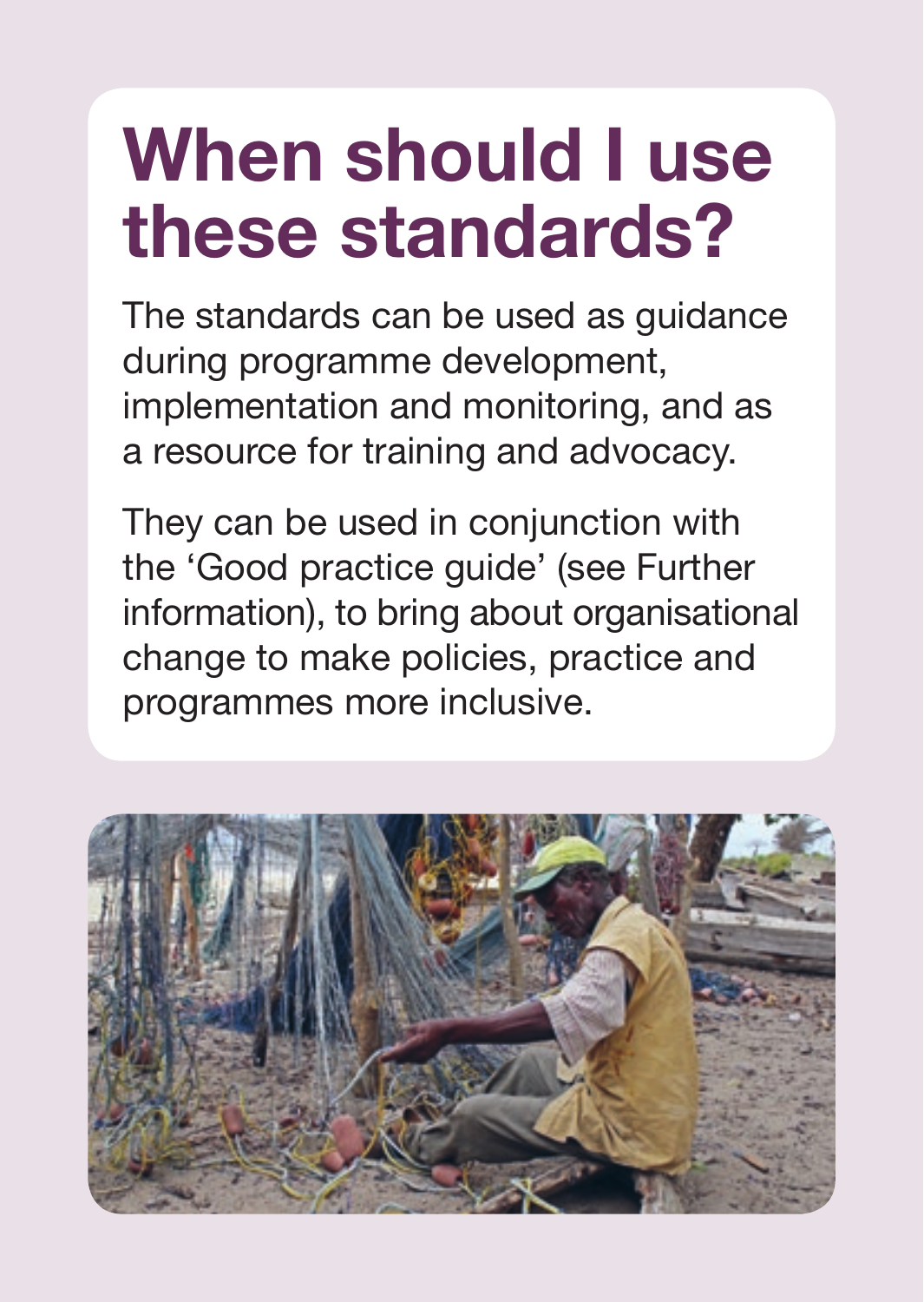# **Further information**

The Humanitarian inclusion standards for older people and people with disabilities were developed by the Age and Disability Capacity Programme (ADCAP), an initiative of the Age and Disability Consortium. The members of the consortium are CBM, DisasterReady.org, Handicap International, HelpAge International, International Federation of Red Cross and Red Crescent Societies (IFRC), Oxford Brookes University and RedR UK.

You can find further resources, including a good practice guide, training materials and links to e-learning courses at:

#### **www.cbm.org**

**www.handicap-international.org www.helpage.org/adcap**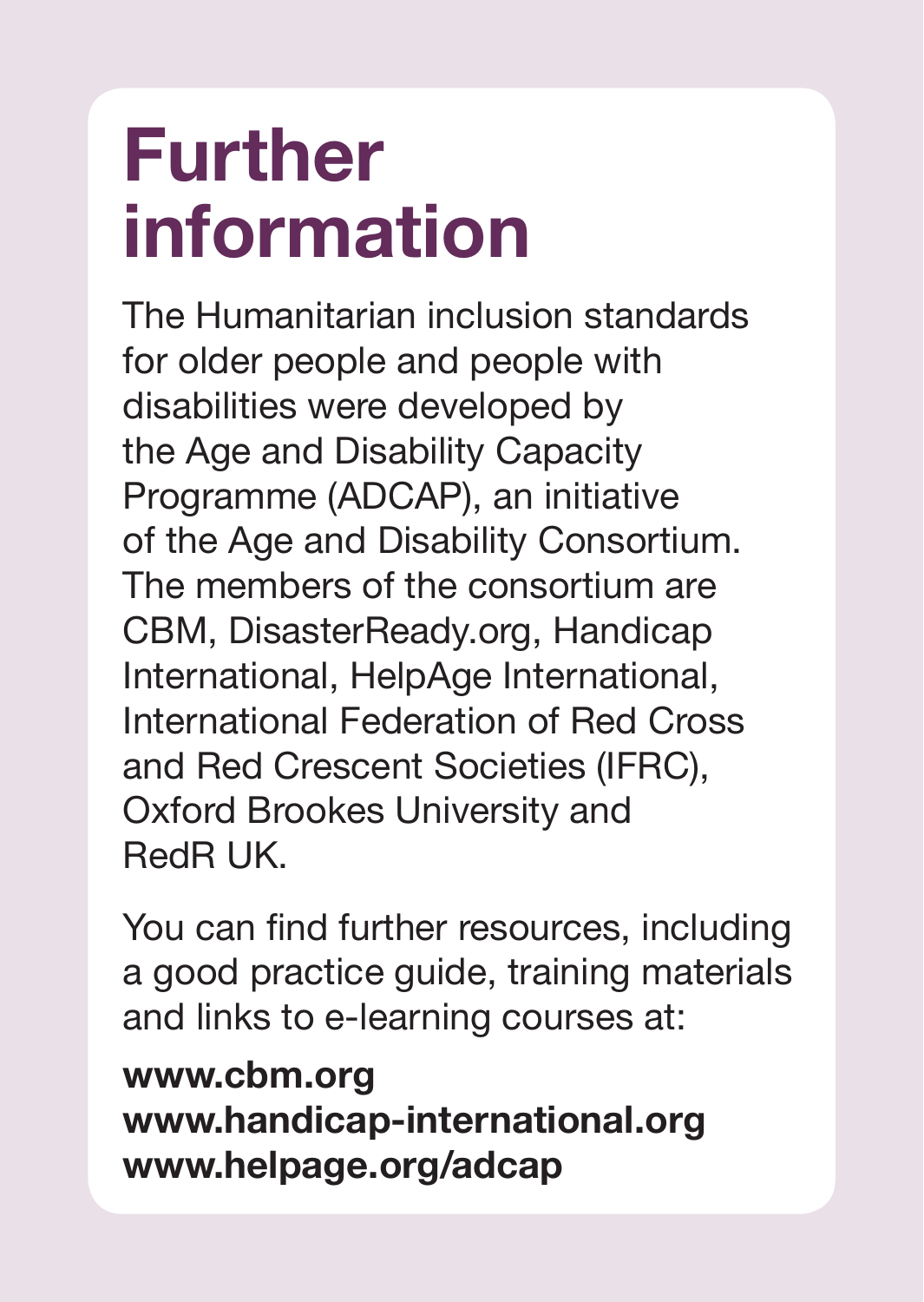

# **Key inclusion standards**

### **1: Identification**

Older people and people with disabilities are identified to ensure they access humanitarian assistance and protection that is participative, appropriate and relevant to their needs.

#### **2: Safe and equitable access**

Older people and people with disabilities have safe and equitable access to humanitarian assistance.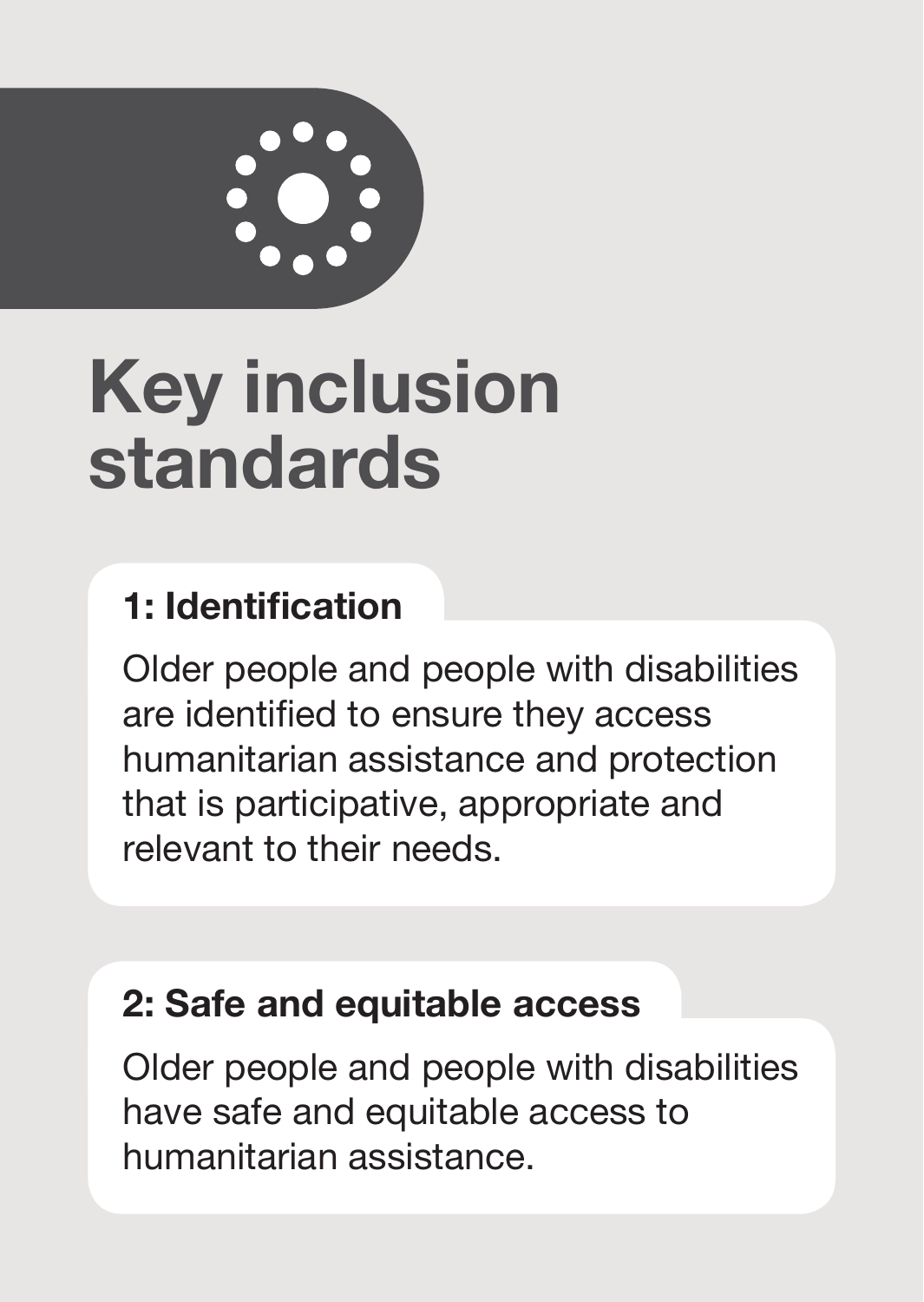### **3: Resilience**

Older people and people with disabilities are not negatively affected, are more prepared and resilient, and are less at risk as a result of humanitarian action.

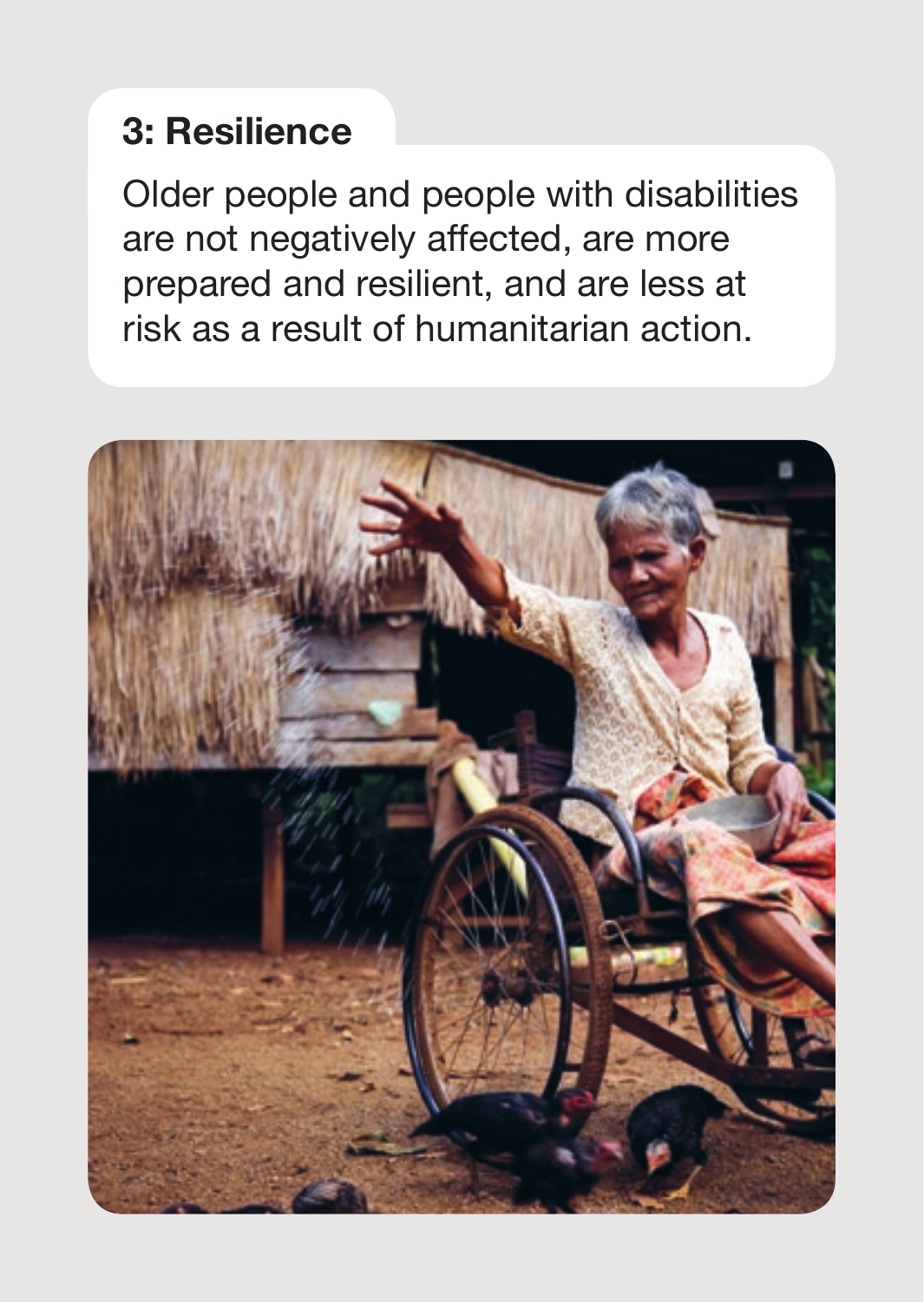

#### **4: Knowledge and participation**

Older people and people with disabilities know their rights and entitlements, and participate in decisions that affect their lives.

#### **5: Feedback and complaints**

Older people and people with disabilities have access to safe and responsive feedback and complaints mechanisms.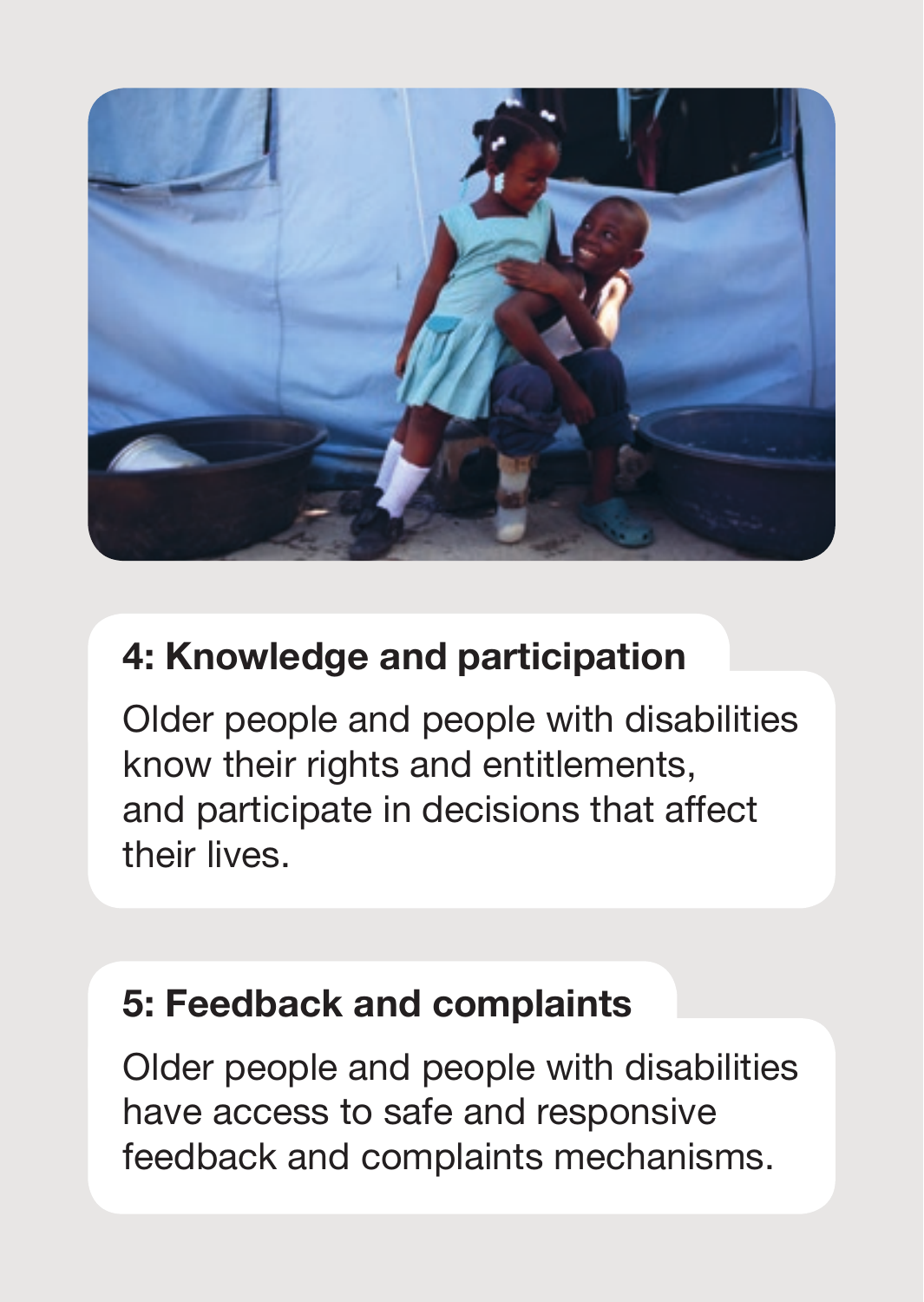### **6: Coordination**

Older people and people with disabilities access and participate in humanitarian assistance that is coordinated and complementary.

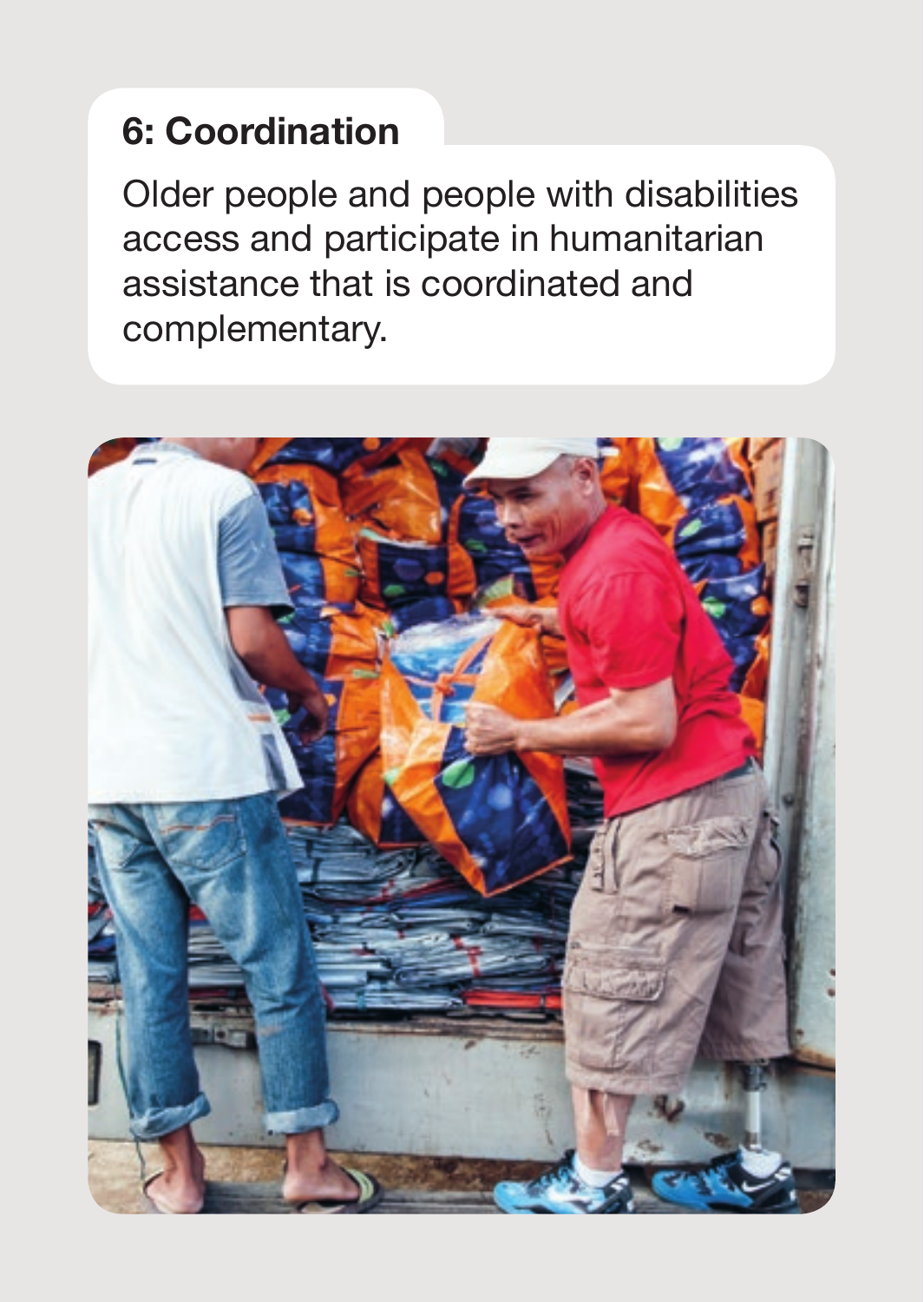

### **7: Learning**

Organisations collect and apply learning to deliver more inclusive assistance.

#### **8: Human resources**

Staff and volunteers have the appropriate skills and attitudes to implement inclusive humanitarian action, and older people and people with disabilities have equal opportunities for employment and volunteering in humanitarian organisations.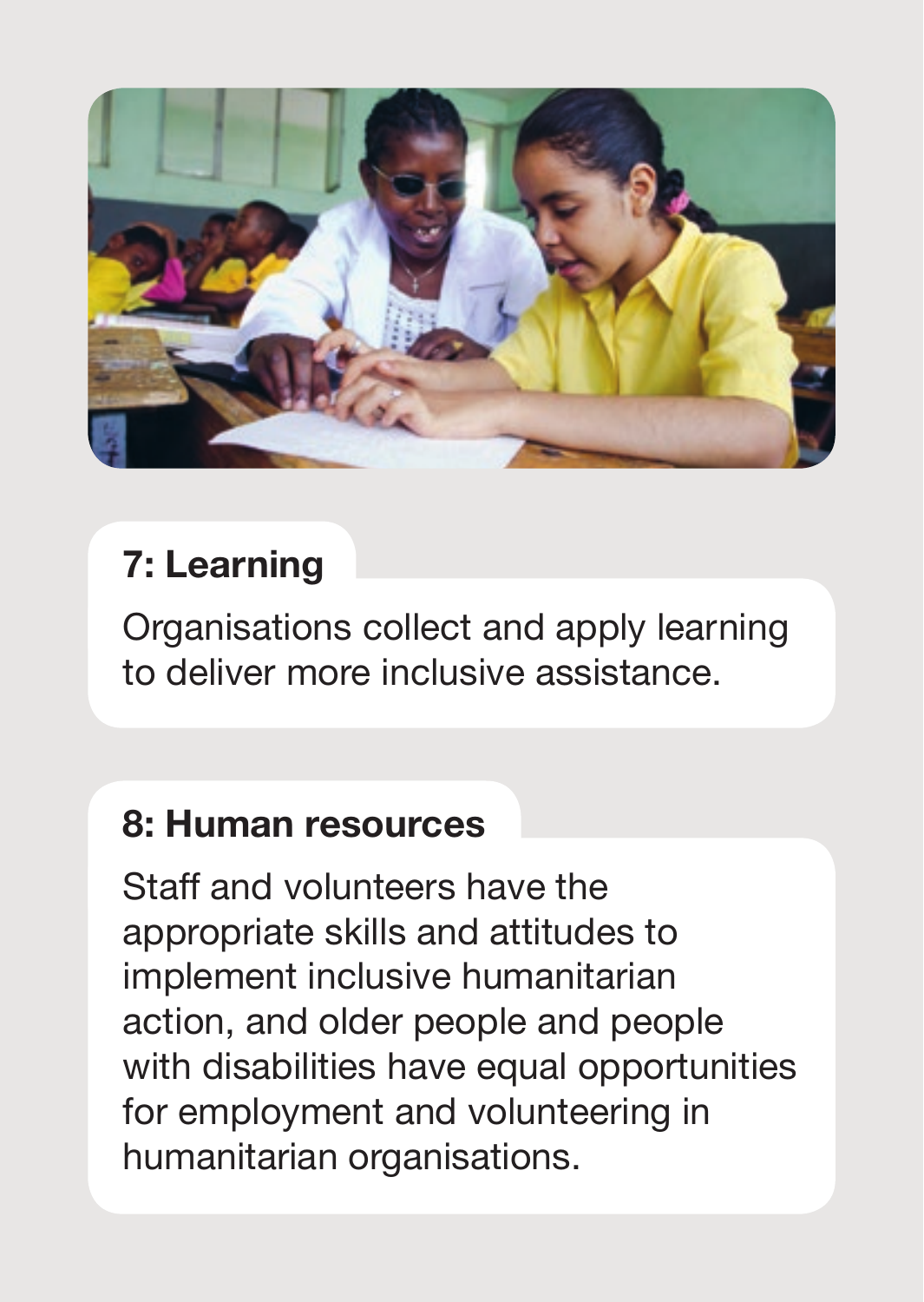#### **9: Resources management**

Older people and people with disabilities can expect that humanitarian organisations are managing resources in a way that promotes inclusion.